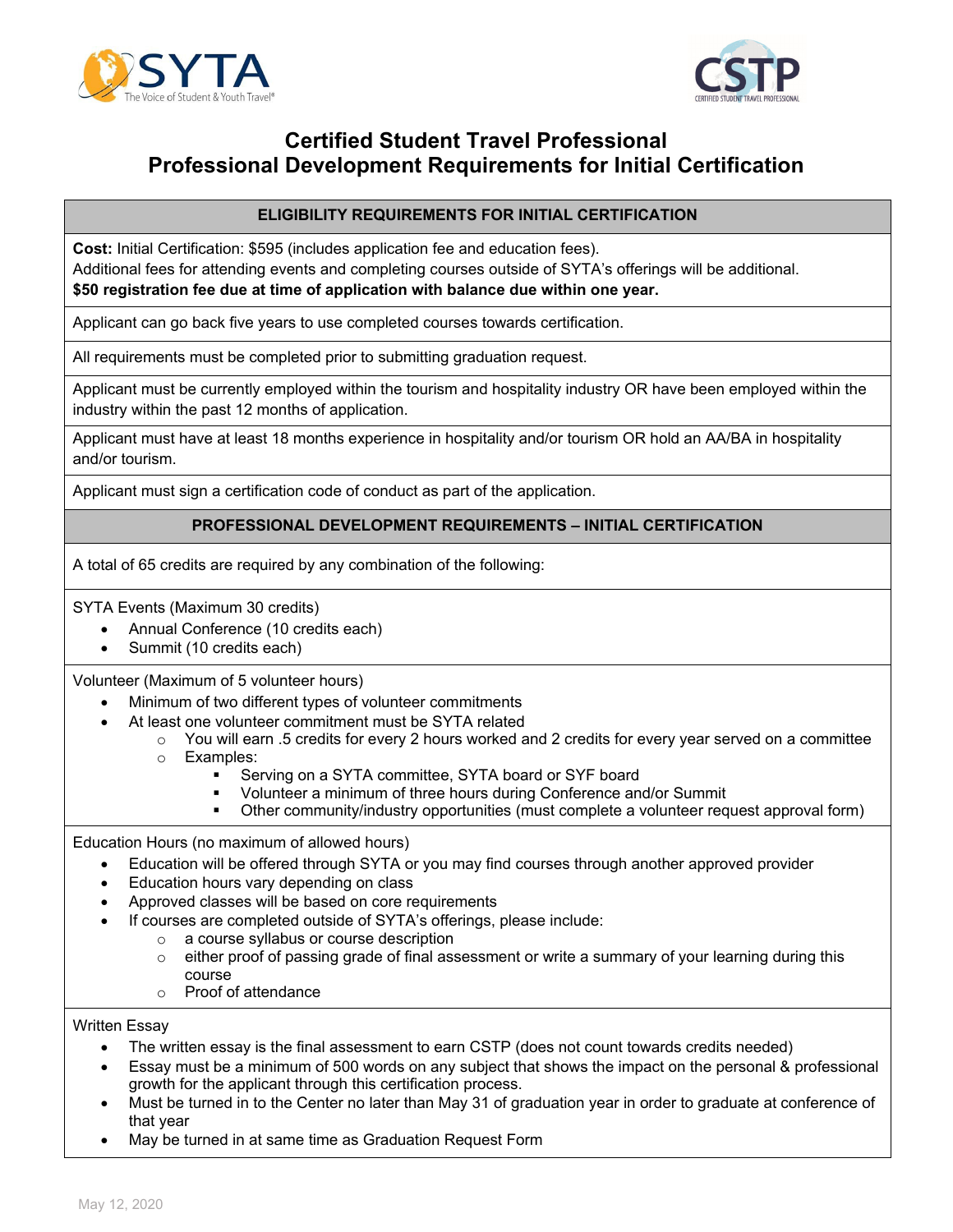



## **Certified Student Travel Professional Professional Development Requirements for Initial Certification**

Please record your progress and collect any necessary documentation to earn your certification as a Certificated Student Travel Professional. For more information, please contact the Center at center@syta.org.

Name

*(Please list your name as you would like it printed on your CSTP materials)*

Company Name

Phone **Email** 

| A TOTAL OF 65 CREDITS ARE REQUIRED BY ANY<br><b>COMBINATION OF THE FOLLOWING:</b> | <b>Enter Credits Earned</b>               |
|-----------------------------------------------------------------------------------|-------------------------------------------|
| <b>SYTA Events</b> (Maximum of 30 Credits)                                        | Total Earned: _______                     |
| 1.                                                                                |                                           |
| 2.                                                                                |                                           |
| 3.                                                                                |                                           |
| Volunteer* (Maximum of 5 Volunteer Hours)                                         | Total Earned: _______                     |
| 1.                                                                                |                                           |
| 2.                                                                                |                                           |
| 3.                                                                                |                                           |
| 4.                                                                                |                                           |
| 5.                                                                                |                                           |
| Education* (No Maximum)                                                           | Total Earned: _______                     |
| 1.                                                                                |                                           |
| 2.                                                                                |                                           |
| 3.                                                                                |                                           |
| 4.                                                                                |                                           |
| 5.                                                                                |                                           |
| <b>Written Essay (Required)</b>                                                   | □ I submitted my essay to center@syta.org |

*Ensure to submit all documentation and approval forms as required along with this form to earn credits.* 

Applicant Signature: <u>Date: Date: Date: Date: Date: Date: Date: Date: Date: Date: Date: Date: Date: Date: Date: Date: Date: Date: Date: Date: Date: Date: Date: Date: Date: Date: Date: Date: Date: Date: Date: Date: Date: Da</u>

FOR SYTA STAFF: APPROVAL NAME APPROVAL DATE: